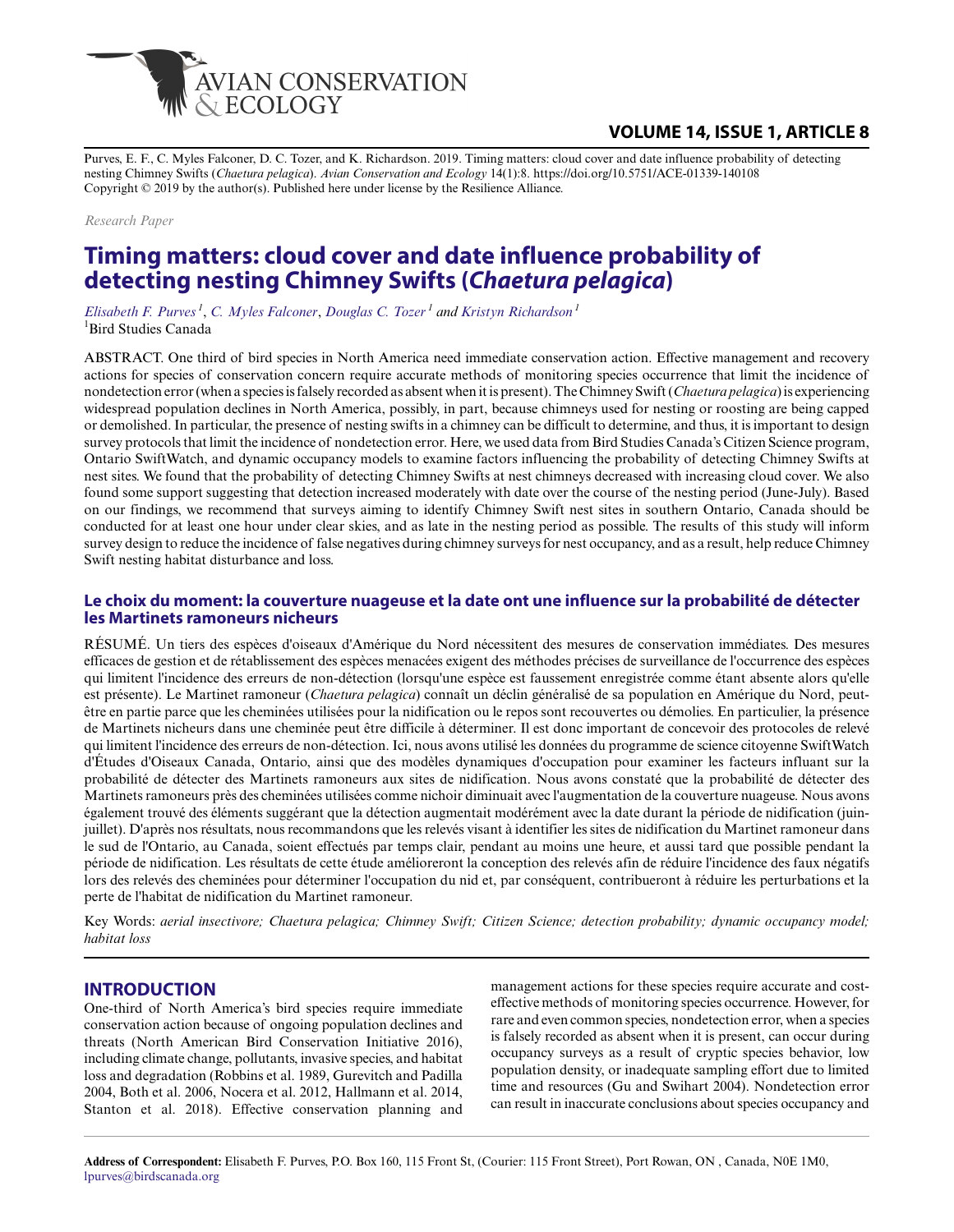mislead management actions (Kellner and Swihart 2014). In particular, reducing rates of nondetection error for at-risk species that typically occupy habitat types with higher risk of destruction should be a conservation focus to help species recovery.

The Chimney Swift (*Chaetura pelagica*) is one such species of bird that frequently occupies habitat at high risk of destruction or disturbance (COSEWIC 2007, Fitzgerald et al. 2014). Chimney Swifts are aerial insectivorous birds that nest and roost in humanmade structures, including wells, silos, barns, and most commonly, old masonry chimneys (Steeves et al. 2014). This species is also experiencing widespread population declines in eastern North America (Cadman et al. 2007, Nebel et al. 2010, Smith et al. 2015, Michel et al. 2016). North American Breeding Bird Survey data indicate a population reduction of approximately 90% in Canada since 1970 (ECCC 2017), and data from the second Breeding Bird Atlas of Ontario (2001–2005) indicate substantial population declines and distributional losses compared to the first atlas (1981–1985; Cadman et al. 2007). Consequently, the Chimney Swift is listed as Threatened in both Canada and the Province of Ontario under the Species at Risk Act (2009) and Endangered Species Act (2009), respectively.

Though the cause(s) behind the population declines is not clear, reductions in the availability of aerial insects for food, as well as destruction of suitable nesting and roosting habitat, are frequently cited as the leading causes of Chimney Swift population declines (e.g., COSEWIC 2007, Nocera et al. 2012, Fitzgerald et al. 2014, Steeves et al. 2014). In particular, the availability of porous masonry chimneys that Chimney Swifts typically use for nesting and roosting is declining on account of chimney capping and screening to prevent animal entries, demolition of older buildings for redevelopment, and installation of metal liners and spark arresters for insurance purposes (Fitzgerald et al. 2014, Stewart et al. 2016, Wake 2016). For example, 47 out of 162 (29%) chimneys known to be used by nesting or roosting Chimney Swifts in London, Ontario between 2004 and 2013 were lost by 2015, mainly because of demolition or capping (Wake 2016). Although there is evidence suggesting that the availability of suitable chimney habitat is currently not limiting Chimney Swift populations in parts of their breeding range, the number of suitable sites is projected to continue to decline over the next several years as masonry chimneys are demolished or altered (Gauthier et al. 2007, Fitzgerald et al. 2014, Zanchetta et al. 2014). Thus, limiting the destruction of suitable nest and roost chimneys, as well as disturbance at these sites, is an important conservation objective for this species.

Reducing the incidence of habitat loss and disturbance requires a survey protocol that reliably determines if a chimney is used by roosting or nesting Chimney Swifts, and thus limits nondetection error, i.e., when a chimney occupied by Chimney Swifts is deemed unoccupied. Although examining the interior of a chimney or its cleanout for evidence of use, e.g., nests, eggshells, feathers, or guano, is the most reliable method of determining occupancy, access can be difficult. Therefore, occupancy is often determined by conducting surveys from the ground and observing if swifts enter or exit the chimney opening. Roost chimneys can typically be identified by conducting surveys around sunset during migration and the breeding season when groups of nonbreeding individuals conspicuously enter chimneys to roost communally

(Stewart and Stewart 2010, Steeves et al. 2014; Bird Studies Canada, *unpublished data*). However, nest chimneys can be more difficult to confirm because of the cryptic and less predictable behavior of breeding Chimney Swifts. Only one breeding pair usually occupies a nest chimney, although one to two nonbreeding "helpers" have been documented at nest sites (Fischer 1958, Dexter 1969). Furthermore, a breeding pair makes inconspicuous trips in and out of the chimney throughout the day to build a nest, incubate eggs, or feed young (Kendeigh 1952, Fischer 1958, Stewart and Stewart 2010, Steeves et al. 2014).

We investigate factors influencing the probability of detecting Chimney Swifts at active nest chimneys in order to make recommendations on a survey protocol that reliably determines nesting occupancy of chimneys and thus reduces nondetection error. Previous studies have shown that the time between chimney entries and exits by nesting Chimney Swifts varies with weather, time of day, and nestling age (Kendeigh 1952, Fischer 1958, Zammuto et al. 1981, Stewart and Stewart 2010, 2013). In this study, we examine how temporal (time of day and season) and weather variables influence the probability of detecting Chimney Swifts at nest sites in southern Ontario, Canada. Our ultimate goal in doing so was to develop survey guidelines to reduce nondetection error during nest chimney surveys, which, in turn, will increase the number of active nest chimneys identified and subsequently conserved and protected as part of actions to help reverse or stabilize declining populations.

## **METHODS**

### **Study area**

We recruited volunteers from Bird Studies Canada's Citizen Science program, Ontario SwiftWatch, to monitor known nest sites of Chimney Swifts in seven urban centers throughout southern Ontario, including Barrie, Fort Erie, Kingsville, London, Stratford, Tillsonburg, and Toronto (Fig. 1).

**Fig. 1**. Locations of urban centers where we studied detection probability of nesting Chimney Swifts, *Chaetura pelagica* (red dots). Numbers beside dots indicate the number of nest chimneys within each urban center. Circle size is proportional to sample size.

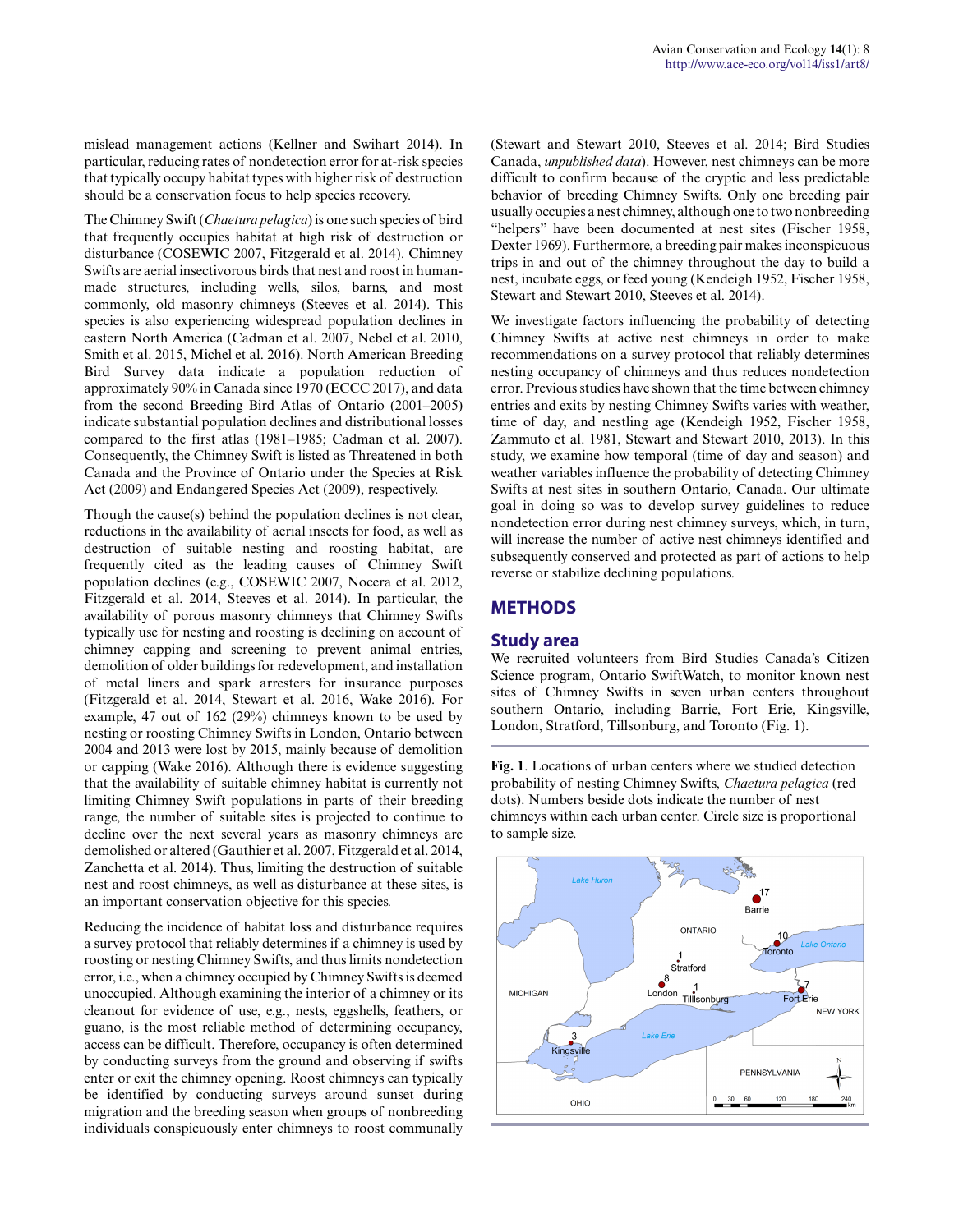**Table 1**. Variables included in models explaining detection probability of Chimney Swift (*Chaetura pelagica*) at nest sites, as well as associated biological mechanisms and directions (+/−) of predicted effects.

| Variable        | Mechanism                                                                                                                                                                                                         | Predicted effect |
|-----------------|-------------------------------------------------------------------------------------------------------------------------------------------------------------------------------------------------------------------|------------------|
| Air temperature | Air temperature influences length of foraging and/or brooding bouts, which affects frequency of<br>chimney entries/exits (Zammuto et al. 1981)                                                                    | $+/-$            |
| Wind speed      | Wind speed influences foraging efficacy and length of foraging bouts, which affects frequency of<br>chimney entries/exits (Zammuto et al. 1981)                                                                   |                  |
| Cloud cover     | Cloud cover influences foraging efficacy and length of foraging bouts, which affects frequency of<br>chimney entries/exits (Lack and Lack 1951, Finlay 1976, Turner 1983)                                         |                  |
| Time of day     | Parental care demands of young change with time of day, and/or time of day influences foraging<br>efficacy and length of foraging bouts, which affect frequency of chimney entries/exits (Zammuto et al.<br>1981) | $+/-$            |
| Time of season  | Parental care demands of eggs/young change as nesting season progresses, which affects frequency of<br>chimney entries/exits (Kendeigh 1952, Fischer 1958, Zammuto et al. 1981, Stewart and Stewart 2010)         |                  |

# **Chimney surveys**

Volunteers surveyed nest chimneys during the peak Chimney Swift nesting season (June–July) in 2016. All volunteers were experienced in identifying Chimney Swifts and with the monitoring protocols. Chimneys included in this study had been identified by volunteers as being occupied by nesting Chimney Swifts in a previous year, either through inspection of the chimney interior or ground observation of daytime activity, i.e., chimney entries and exits by Chimney Swifts. Observation of daytime activity at a chimney can be used to differentiate between roost and nest chimneys because Chimney Swifts typically return to roost chimneys only at sunset, whereas swifts visit nest chimneys throughout the day during the breeding season to nest build, incubate eggs, or feed young (Stewart and Stewart 2010).

At each nest chimney, volunteers conducted one to four standardized surveys between 1 June and 31 July, with up to one survey in each two-week period: early June (1 June–15 June), late June (16 June–30 June), early July (1 July–15 July), and late July (16 July–31 July). During each survey, one to two observers monitored the nest chimney for 60 min and recorded activity, i.e., Chimney Swift entered/exited chimney or no entry/exit, during each of the six 10-min intervals. Observers started surveys anytime between 0900 EST and one hour before sunset. If two or more surveys were conducted at a chimney, at least one survey was conducted during the day (0900 EST-1700 EST) and one in the evening (1700 EST-sunset). The mean number of days between consecutive surveys at sites was 14.6 days. Volunteers recorded air temperature (Celsius), wind speed (Beaufort scale), and proportion of cloud cover (to the nearest 10th) at the beginning of the survey. Surveys were not conducted if it was raining.

# **Statistical analysis**

We used R version 3.3.1 (R Core Team 2016) with the unmarked package (Fiske and Chandler 2011) to conduct all analyses. To evaluate variables (see Table 1 for a list with associated mechanisms and predictions) affecting the detection probability of Chimney Swifts at nest sites, we fit dynamic occupancy models with removal design using the "colext" function in unmarked. Dynamic occupancy models are typically used in multiseason studies because of their hierarchical nature, i.e., repeated visits within repeated years. We opted to use dynamic occupancy models in our singleseason study as we applied a similar hierarchical sampling protocol: we used repeated 10-min intervals during a 60-min survey, which was repeated at sites during different two-week periods, i.e., "seasons," between 1 June and 31 July. We used a removal model because we were interested in determining the minimum length of time required to detect Chimney Swifts entering or exiting nest sites, rather than the frequency at which they are detected. In addition, we preferred a removal design because we suspected nonindependence between 10-min intervals within the 60-min survey on account of prolonged foraging and within-chimney bouts of nesting Chimney Swifts, especially earlier in the nesting season. In a removal occupancy model design, encounter events are only modeled until the first detection and sites only need to be observed until the species is first detected (MacKenzie and Royle 2005, Kéry and Royle 2016). For each 60-min survey in our study, we assigned each 10-min interval a binary value: Chimney Swift detected entering or exiting chimney  $= 1$ , Chimney Swift not detected entering or exiting chimney  $= 0$ . We then replaced observations during the 60-min survey with NAs if they occurred after the first detection. We scaled all continuous covariates by transforming data to a Z-distribution (mean  $= 0$ , standard deviation  $= 1$ ). Independent variables were not strongly correlated (Spearman's rank: -0.4 < r < 0.4).

We constructed 75 candidate models explaining variation in detection probability of Chimney Swifts entering or exiting nest chimneys. We listed all possible combinations of linear and quadratic date and time of day effects on detection probability, crossed with all combinations of weather variables, including air temperature, wind speed, and cloud cover. We did not include urban center as a variable in our models because we assumed the same patterns of detection across urban centers given their relatively close proximity within the Chimney Swift's breeding range. Our candidate model set also included null and global (full) models. All multivariate models included only additive effects, i.e., no interactions.

Because we were interested in only detection probability (*p*), we did not include variables in the initial occupancy (Ψ), colonization (γ), or extinction (ε) components of the models, and thus, expected these parameters to be constant across the duration of the study. Initial occupancy in the model is the occupancy for the first "season" or two-week period in our study. We carried out model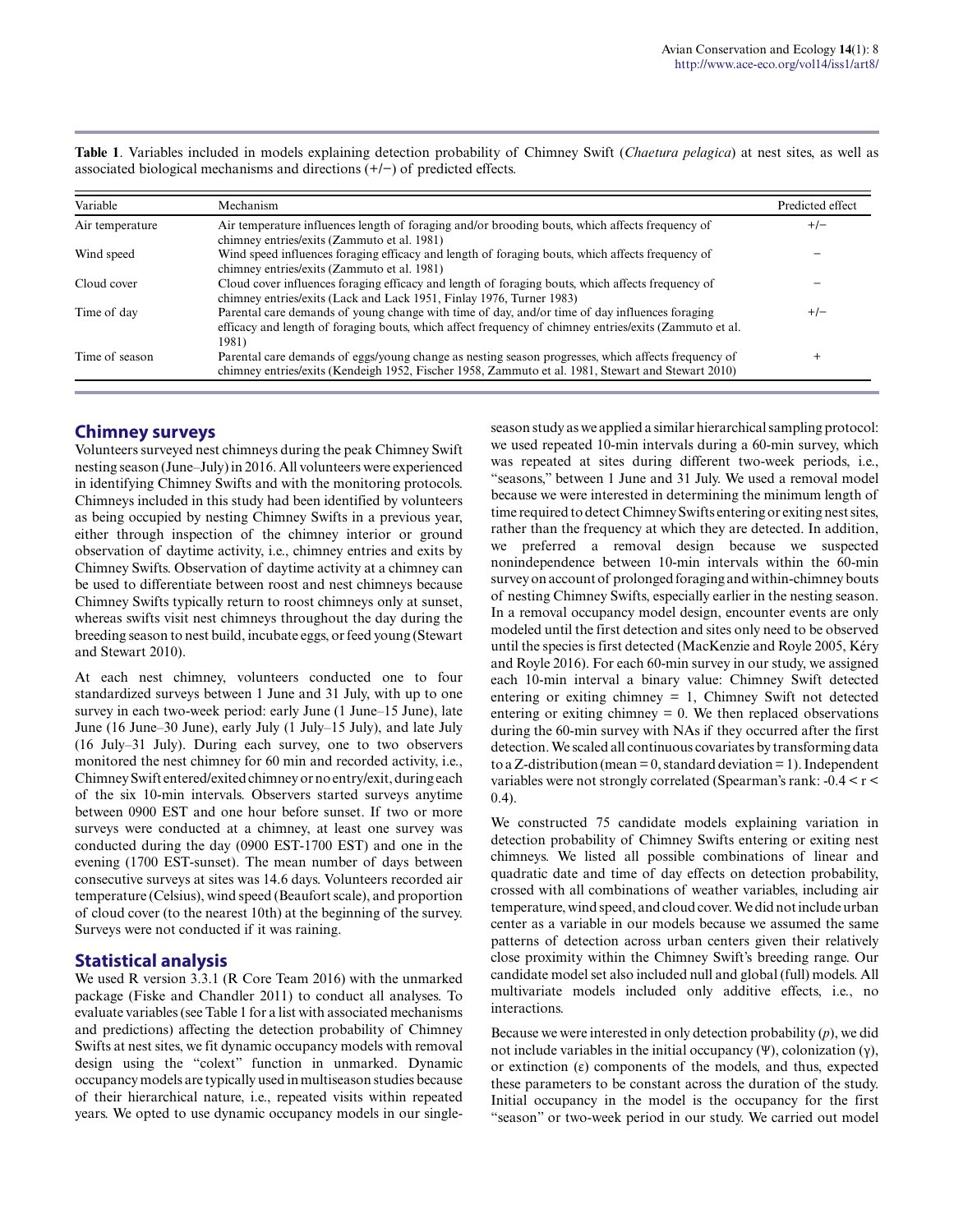selection using Akaike's Information Criterion (AIC). We considered the best model to be the model with ΔAIC equal to zero. We addressed model uncertainty using model averaging of the parameter estimates from the model confidence set (ΔAIC ≤ 6; Richards 2005) with the AICcmodavg package (Mazerolle 2017). We computed the model-averaged parameters using the natural average method (Burnham and Anderson 2002). We tested the fit of the most complex model using parametric bootstrapping and the chi-square goodness-of-fit test using the frequencies of detection histories; *P* values > 0.05 indicated adequate fit (Fiske and Chandler 2019).

We estimated the probability of detecting Chimney Swifts over a 60-min survey period as a function of covariates using predicted values derived from model-averaged estimates, while holding all other variables at their median values. We calculated detection probability across all 10-min intervals in a survey using  $p_s = 1-(1-\epsilon)$  $p_i$ <sup>6</sup>, where  $p_s$  is the probability of observing at least one entry or exit of Chimney Swift during a 60-min survey, and  $p_i$  is the probability of observing at least one entry or exit of a Chimney Swift during a 10-min survey interval. We also used the null model to calculate the average detection probability across a 60-min survey, including confidence intervals calculated using the delta method. We ranked the relative strength of the influence of all of the factors we considered through direct comparison of modelaveraged coefficients, which was possible given that all covariates were standardised by z-transformation prior to modeling. We also estimated detection probability as a function of the length of survey using predicted values derived from model-averaged estimates.

# **RESULTS**

Volunteers completed 136 surveys (63 daytime, 73 evening), with one to four surveys at 47 nest chimneys in seven urban areas in southern Ontario (Fig. 1). Chimney Swifts were detected during at least one survey at all but three chimneys (9 out of 136 surveys had zero detection during 60 min). Based on the null model, the probability of initial occupancy, colonization, and extinction were 0.96 (± 0.04 SE), 0.002 (± 0.052 SE), and 0.12 (± 0.05 SE), respectively. Average detection probability across a 60-min survey was 0.87 (95% CI: 0.80, 0.92). The most complex model adequately fit the observed data ( $\chi^2 = 315$ ,  $P = 0.99$ ).

The best model ( $\triangle AIC = 0$ ) explaining variation in detection probability of Chimney Swifts included linear date and cloud cover (Table 2). However, the best model had an Akaike weight of 0.11, which is only 1.4 times higher than the second best model. Furthermore, the best model is closely followed by seven other models with a ΔAIC < 2, although most of these models included date and cloud cover effects.

Model-averaged coefficients for the model confidence set (ΔAIC ≤ 6) showed that cloud cover had the strongest influence, followed by linear date, air temperature, wind speed, and time of day (Table 3). Using model-averaged estimates, we found that cloud cover had a negative effect on detection probability (Fig. 2). Linear date had a positive effect on detection probability, where detection probability remained greater than 0.95 between 25 July and 1 August. However, the confidence limits for the model-averaged estimate of linear date slightly overlapped zero, and detection

probability was 0.86 at the beginning of the nesting period and increased to 0.96 by the end of the nesting period (Fig. 2). We also made model predictions for the effect of length of survey on detection probability for early and late nesting periods under clear and overcast skies using model-averaged estimates of the candidate model set. Under these survey scenarios, only clear skies (0% cloud cover) during the late nesting period resulted in greater than 0.95 detection probability (Fig. 3).

**Table 2**. Model selection results from 75 candidate dynamic occupancy models used to explain variation in detection probability of nesting Chimney Swifts (*Chaetura pelagica*). Only the confidence model set  $(\Delta AIC \le 6)$ , plus full and null models, are shown.  $K =$  number of estimated parameters for each model, AIC = Akaike's Information Criteria, ΔAIC = relative difference in AIC compared to best (top) model,  $w_i$  = Akaike weights.

| $Model^{\dagger}$                                 | K              | <b>AIC</b> | $\triangle AIC$ | $W_i$       |
|---------------------------------------------------|----------------|------------|-----------------|-------------|
| $\Psi(.) \gamma(.) \varepsilon(.) p(D+C)$         | 6              | 454.81     | 0.00            | 0.11        |
| $Ψ(.) γ(.) ε(.) p(D+C+Tmp)$                       | $\overline{7}$ | 455.38     | 0.57            | 0.08        |
| $\Psi(.) \gamma(.) \varepsilon(.) p(C)$           | 5              | 455.52     | 0.71            | 0.08        |
| $\Psi(.) \gamma(.) \varepsilon(.) p(W+C)$         | 6              | 456.30     | 1.49            | 0.05        |
| $\Psi(.) \gamma(.) \varepsilon(.) p(D+W+C)$       | $\overline{7}$ | 456.54     | 1.73            | 0.05        |
| $Ψ(.)$ γ(.) ε(.) $p(D2+C)$                        | $\overline{7}$ | 456.65     | 1.84            | 0.04        |
| $Ψ(.) γ(.) ε(.) p(D2+C+Tmp)$                      | 8              | 456.71     | 1.90            | 0.04        |
| $\Psi(.) \gamma(.) \varepsilon(.) p(T+D+C)$       | $\overline{7}$ | 456.73     | 1.92            | 0.04        |
| $Ψ(.) γ(.) ε(.) p(D+W+Tmp+C)$                     | 8              | 456.88     | 2.07            | 0.04        |
| Ψ(.) γ(.) ε(.) $p(T+D+C+Tmp)$                     | 8              | 457.21     | 2.40            | 0.03        |
| $Ψ(.)$ γ(.) ε(.) $p(C+Tmp)$                       | 6              | 457.27     | 2.46            | 0.03        |
| $\Psi(.) \gamma(.) \varepsilon(.) p(T+C)$         | 6              | 457.49     | 2.68            | 0.03        |
| $\Psi(.) \gamma(.) \varepsilon(.) p(W+Tmp+C)$     | $\overline{7}$ | 457.58     | 2.77            | 0.03        |
| Ψ(.) γ(.) ε(.) $p(D2+W+Tmp+C)$                    | 9              | 458.19     | 3.38            | 0.02        |
| $\Psi(.) \gamma(.) \varepsilon(.) p(T+W+C)$       | $\overline{7}$ | 458.20     | 3.39            | 0.02        |
| $\Psi(.) \gamma(.) \varepsilon(.) p(D2+W+C)$      | 8              | 458.40     | 3.59            | 0.02        |
| Ψ(.) γ(.) ε(.) $p(D2+T+C+Tmp)$                    | 9              | 458.43     | 3.62            | 0.02        |
| Ψ(.) γ(.) ε(.) p(D2)                              | 6              | 458.49     | 3.69            | 0.02        |
| $\Psi(.) \gamma(.) \varepsilon(.) p(T+D+W+C)$     | 8              | 458.52     | 3.71            | 0.02        |
| $\Psi(.) \gamma(.) \varepsilon(.) p(D2+T+C)$      | 8              | 458.55     | 3.74            | 0.02        |
| $\Psi(.) \gamma(.) \varepsilon(.) p(T2+D+C)$      | 8              | 458.67     | 3.86            | 0.02        |
| $\Psi(.) \gamma(.) \varepsilon(.) p(T+D+W+Tmp+C)$ | 9              | 458.83     | 4.02            | 0.01        |
| $Ψ(.) γ(.) ε(.) p(T2+D+C+Tmp)$                    | 9              | 459.13     | 4.32            | 0.01        |
| $\Psi(.) \gamma(.) \varepsilon(.) p(D)$           | 5              | 459.17     | 4.36            | 0.01        |
| $Ψ(.) γ(.) ε(.) p(T+C+Tmp)$                       | $\overline{7}$ | 459.24     | 4.43            | 0.01        |
| $\Psi(.) \gamma(.) \varepsilon(.) p(T2+C)$        | $\overline{7}$ | 459.44     | 4.63            | 0.01        |
| $\Psi(.)$ γ(.) ε(.) $p(T+W+Tmp+C)$                | 8              | 459.47     | 4.66            | 0.01        |
| $Ψ(.) γ(.) ε(.) p(T2+W+C)$                        | 8              | 460.07     | 5.26            | 0.01        |
| $\Psi(.) \gamma(.) \varepsilon(.) p(D2+T+W+Tmp+$  | 10             | 460.07     | 5.26            | 0.01        |
| $\mathcal{C}$                                     |                |            |                 |             |
| $\Psi(.) \gamma(.) \varepsilon(.) p(D2+W)$        | 7              | 460.11     | 5.30            | 0.01        |
| $Ψ(.) γ(.) ε(.) p(T2+D2+C+Tmp)$                   | 10             | 460.35     | 5.54            | 0.01        |
| $Ψ(.) γ(.) ε(.) p(D2+T+W+C)$                      | 9              | 460.37     | 5.56            | 0.01        |
| $\Psi(.) \gamma(.) \varepsilon(.) p(T2+D+W+C)$    | 9              | 460.42     | 5.61            | 0.01        |
| $\Psi(.) \gamma(.) \varepsilon(.) p(D2+T)$        | $\overline{7}$ | 460.46     | 5.65            | 0.01        |
| $Ψ(.) γ(.) ε(.) p(T2+D2+C)$                       | 9              | 460.46     | 5.65            | 0.01        |
| $Ψ(.) γ(.) ε(.) p(D2+Tmp)$                        | 7              | 460.47     | 5.66            | 0.01        |
| $Ψ(.) γ(.) ε(.) p(T2+D+W+Tmp+$                    | 10             | 460.77     | 5.96            | 0.01        |
| $\mathcal{C}$                                     |                |            |                 |             |
| $\Psi(.) \gamma(.) \varepsilon(.) p(Global)$      | 11             | 462.02     | 7.21            | ${}_{0.01}$ |
| $\Psi(.) \gamma(.) \varepsilon(.) p(.)$           | $\overline{4}$ | 462.09     | 7.28            | ${}_{0.01}$ |

<sup>†</sup>Model terms: D = linear date, D2 = quadratic date, T = time of day,  $T2$  = quadratic time of day, C = cloud cover, Tmp = air temperature, W = wind speed.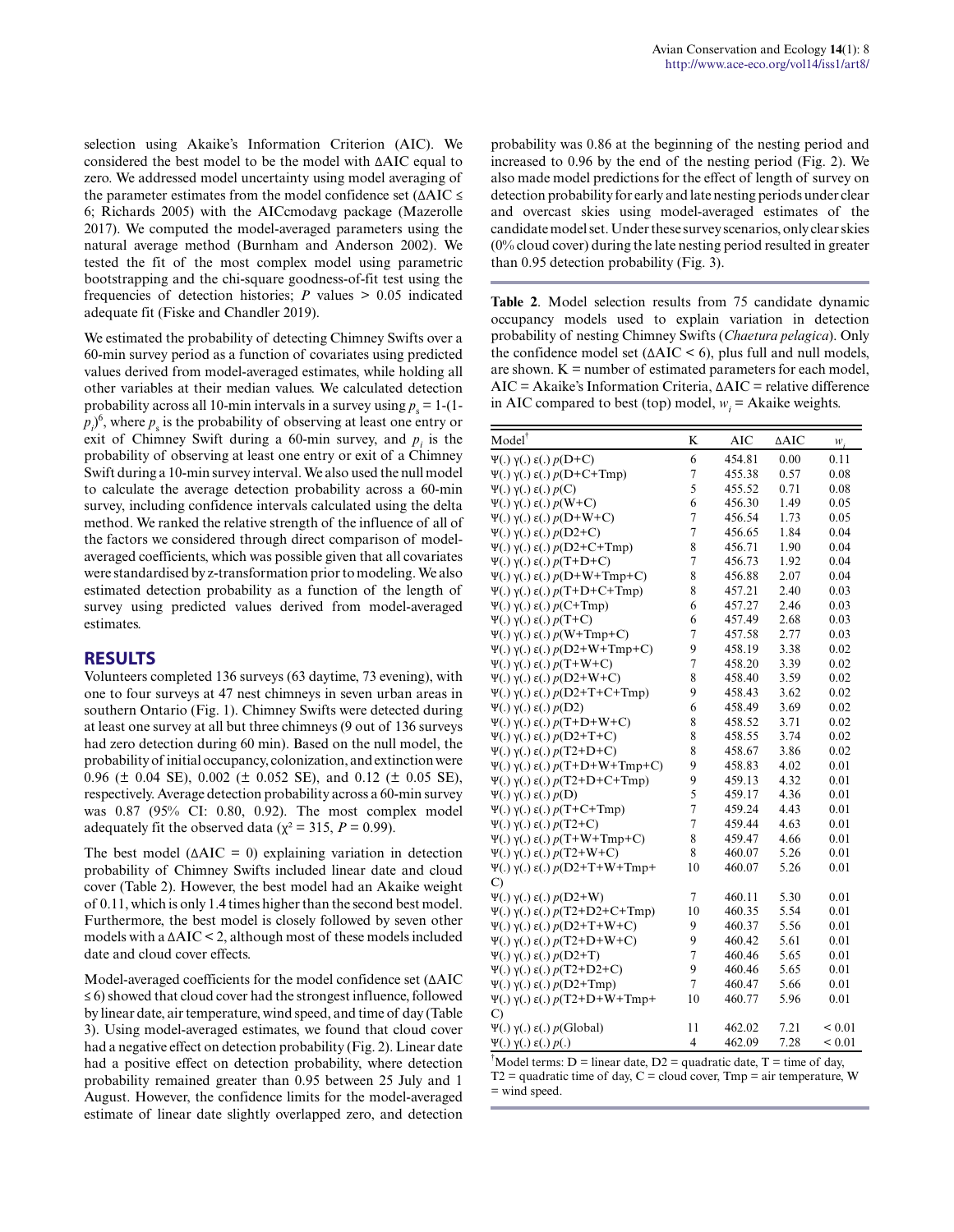**Table 3**. Model-averaged coefficients from the candidate model set (ΔAIC < 6) explaining variation in detection probability of nesting Chimney Swifts (*Chaetura pelagica*).

| Coefficient       | Estimate | Unconditional<br>SЕ | Lower CI<br>$(2.5\%)$ | Upper CI<br>$(97.5\%)$ |
|-------------------|----------|---------------------|-----------------------|------------------------|
| Intercept         | $-0.745$ | 0.198               | $-1.134$              | $-0.357$               |
| Cloud cover       | $-0.403$ | 0.138               | $-0.674$              | $-0.132$               |
| Date              | 0.271    | 0.170               | $-0.061$              | 0.603                  |
| Temperature       | $-0.176$ | 0.164               | $-0.497$              | 0.144                  |
| Wind speed        | $-0.107$ | 0.146               | $-0.392$              | 0.179                  |
| Time of day       | 0.023    | 0.152               | $-0.275$              | 0.321                  |
| Date <sup>2</sup> | $-0.121$ | 0.164               | $-0.443$              | 0.201                  |
| Time of           | 0.015    | 0.206               | $-0.388$              | 0.419                  |
| $day^2$           |          |                     |                       |                        |

**Fig. 2**. Detection probability of Chimney Swifts (*Chaetura pelagica*) at nest chimneys as a function of time of season (Julian date;  $160 = 8$  June,  $210 = 28$  July) and cloud cover  $\frac{9}{0}$ based on repeated 60-min ground-observational surveys. Vertical red lines depict the date range (25 July–1 August) when mean detection probability is  $> 95\%$ . Dotted lines depict  $95\%$ confidence limits.



**Fig. 3**. Detection probability of Chimney Swifts (*Chaetura pelagica*) at nest chimneys in (A) early nesting season (23 June) and (B) late nesting season (20 July) as a function of length of survey (min) based on repeated 60-min ground-observational surveys from model-averaged estimates of the candidate model set. Open symbols depict estimates where cloud cover equals zero. Filled symbols depict estimates where cloud cover equals 100%. Horizontal dotted line indicates a threshold level of 95%. Vertical bars depict 95% confidence intervals.



#### **DISCUSSION**

Overall, we found that initial occupancy during the first "season" or two-week period was high (0.96), which was not surprising given that we only included chimneys known to be used for nesting in previous years. There were few changes in chimney use over the following two-week periods, including almost no colonization of sites (0.002) and some extinction (0.12), which might have been a result of nest failure. We found that detection probability of Chimney Swifts at nest chimneys was negatively influenced by increasing cloud cover. We also found weak evidence that detection probability was positively influenced by increasing date within the nesting period. Surveys conducted for 60 min under clear skies and during the late nesting period (late July) resulted in a mean detection probability of 0.95 or higher. All other scenarios resulted in lower detection probabilities (Figs. 2 and 3).

The results of our study suggest that the probability of detecting Chimney Swifts at nest sites is higher when cloud cover is low. Chimney Swifts are aerial insectivores that rely on the availability of flying insects for prey, including food to provision young, e.g., beetles, true bugs, caddisflies, stoneflies, ants, and bees (Fischer 1958, Nocera et al. 2012). Weather conditions that reduce insect abundance or availability will likely result in poorer foraging efficiency for swifts, and thus, fewer visits to nest chimneys. For example, studies of other aerial insectivores have shown negative effects of cloud cover on both aerial insect abundance and rates of food-provisioning to young (Lack and Lack 1951, Finlay 1976, Turner 1983). Cloudy conditions could lead to longer foraging bouts, possibly further away from nest sites, because of the challenges of finding or catching aerial insects, and ultimately reduce detection probability at nest sites. Chimney Swifts might also perceive darker skies as a cue for imminent inclement weather, resulting in extended incubation or brooding bouts inside the chimney (Steeves et al. 2014). We did not measure cloud type, e.g., stratus versus cumulus clouds, in our study, however, there could be an interaction of cloud type and cloud cover effects on detection probability. For example, Chimney Swifts might make fewer entries and exits at nest sites during periods of high cumulonimbus cloud cover than periods of high cirrus cloud cover, as the former typically precedes inclement weather. In addition, increasing cloud cover, particularly of darker, lower forming clouds, might negatively affect an observer's ability to accurately detect Chimney Swifts entering or exiting a chimney because of reduced visibility.

Though linear date appeared in the top-ranked model (Table 2), support for this model was low (Akaike weight  $= 0.11$ ) and several other models ranked similarly high ( $\triangle AIC \le 2$ ). As well, the 95% confidence limits around the parameter estimate for linear date included zero (Table 3). However, linear date had a reasonably large effect size compared to the other less important covariates, and we know time of season is biologically important for detection probability of adult Chimney Swifts at nest sites based on previous studies (Zammuto et al. 1981, Stewart and Stewart 2010). In particular, we found that detection probability was highest later in the nesting season, i.e., late July. The month of July coincides with the nestling-rearing period of most Chimney Swifts in the northern portion of their breeding range, e.g., New York, Ontario, and Manitoba (Fischer 1958, Stewart and Stewart 2013, Steeves et al. 2014; Bird Studies Canada, *unpublished data*). Adults should be entering and exiting chimneys more frequently to feed growing young at this time compared to earlier in the season when breeding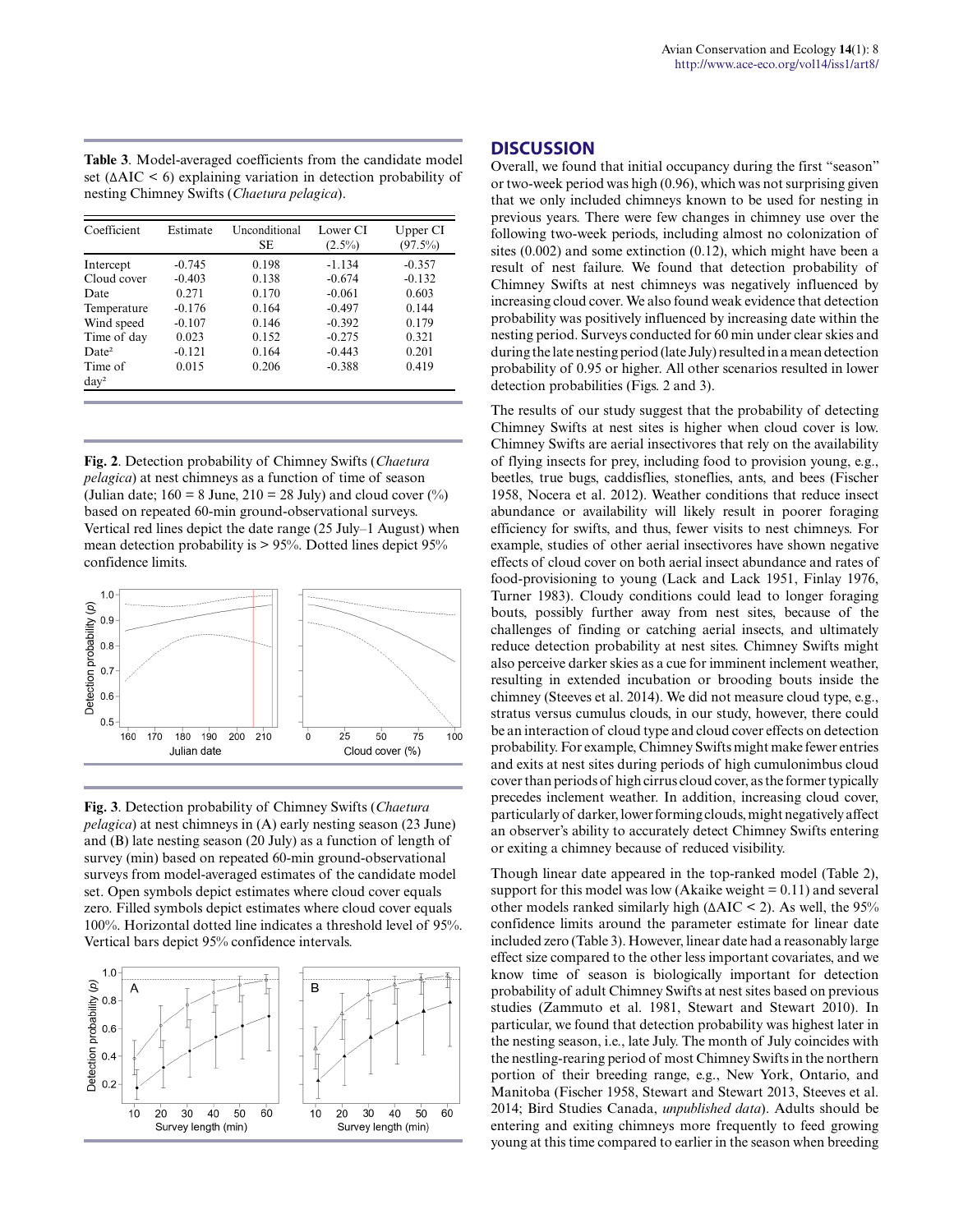pairs are nest building or incubating eggs, i.e., early to mid-June. Consistent with our findings, previous work in Manitoba found that Chimney Swift adults visited nests more frequently in July during nestling rearing (6–8 visits per hour between mid-July and fledging) than in June during incubation (1–2 visits per hour; Stewart and Stewart 2010, 2013). We did not find evidence of time of day effects on the detection probability of Chimney Swifts entering or exiting nest chimneys, although previous work on Chimney Swifts and other insectivorous birds during the nestlingrearing period found that adults tended to visit nests more frequently in the early morning or early evening compared to midday (Pinkowski 1978, Walsh 1978, Zammuto et al. 1981).

Based on our findings, we recommend that observational surveys conducted from the ground that aim to identify active Chimney Swift nest sites in southern Ontario, Canada should be conducted for at least one hour during clear sky conditions, and as late in the nesting period as possible. One-hour surveys conducted under clear skies between 25 July and 1 August will likely have the highest detection probability of 95% or more. One-hour surveys conducted earlier in the nesting period will likely have lower probability of detection, but still 86% or higher. Surveys should be at least 60 min in duration because surveying for less time under most scenarios results in much lower probability of detection. If surveys occur earlier in the nesting period during June or in less optimal weather conditions, increasing the duration of the survey might result in higher detection probability. At seven chimneys included in our study, Chimney Swifts were detected during the first and last visits, but not during a middle visit, suggesting that a longer survey might have resulted in positive detection. Alternatively, three or more 20-min visits (or perhaps other arrangements totalling 60 min of observation) might also reduce the chances of nondetection error. During surveys, the chimney opening should be continuously observed for the entire survey period to reduce the chance of false negative results because Chimney Swifts entering or exiting a nest site can be easily missed (E. Purves, *personal observation*). Our findings suggest that time of day does not influence detection probability when surveys start between 0900 and one hour before sunset. Previous work has shown that frequency of nest visits by adult Chimney Swifts varies with time of day, but no statistical testing was conducted on these data (Zammuto et al. 1981). We also recommend avoiding surveying when cloud cover is greater than 10%. It is important to note that observational surveys conducted from the ground should only be considered the most reliable method of determining nest occupancy in cases where the chimney interior cannot be inspected for direct evidence of nesting.

Other factors not included in our models that could influence detection probability of Chimney Swifts at nest sites include predators in the vicinity of nests (Ghalambor and Martin 2000, Fontaine and Martin 2006), weather conditions preceding the day of surveying that affect nutritional demands of adults and young (Rose 2009), brood size, which positively affects the number of food-provisioning trips made by adult swifts (Lack and Lack 1951, Zammuto et al. 1981), additional "helper" adults attending young (Steeves et al. 2014), number of observers conducting the occupancy survey, and nest failure. In particular, rates of nest failure in Chimney Swifts are not well understood in Ontario, but in Manitoba, 19 of 30 monitored nesting attempts between 2007 and 2013 failed (63%; Stewart and Stewart 2013). Chimney Swifts

at northern latitudes are typically single-brooded (Baicich and Harrison 1997, Stewart and Stewart 2010, 2013); however, renesting following early nest failure is possible (Dexter 1969). For example, in Kansas, up to 60% of breeding Chimney Swifts renest following a heavy rainfall event (Steeves et al. 2014). Any nests that fail because of extreme weather or other reasons would not likely be detected following the recommended protocol if nest failure occurred before late July and renesting was not attempted by the breeding pair. In future studies, the dynamic occupancy design used in our study could be used to estimate nest failure by modeling extinction probability. In addition, although adult Chimney Swifts have high nest site fidelity (Fischer 1958, Dexter 1992), traditionally occupied nest sites can sometimes go unoccupied during at least one year between occupied years (Bird Studies Canada, *unpublished data*). Thus, chimneys that are unoccupied during any given season might still provide available and suitable nesting habitat for Chimney Swifts in a future year.

In conclusion, we found evidence that cloud cover and, to some extent, date influence the probability of detecting Chimney Swifts at active nest chimneys, which has important implications for survey protocol design. The results of this study provide recommendations on a survey protocol that will increase the chances of accurately identifying nest chimneys, and thus, reduce the incidence of nondetection error during chimney surveys. Limiting nondetection error during chimney surveys is an important strategy for reducing Chimney Swift nesting disturbance and habitat loss, and might be important for reversing or stabilizing Chimney Swift population declines, particularly as the number of suitable nest sites continues to decrease over time.

*Responses to this article can be read online at:* <http://www.ace-eco.org/issues/responses.php/1339>

#### **Acknowledgments:**

*We would like to first and foremost thank the dedicated Ontario SwiftWatch volunteers for their tireless efforts in monitoring and stewarding Chimney Swifts. Special thanks are owed to the Chimney Swift monitors in Barrie, Essex County, Fort Erie, London, Stratford, and Toronto, whose valuable time and effort made this project possible. We are grateful to I. Brinckmann, L. Goodridge, D. Riley, P. Tremblay, and W. Wake for helping to coordinate and recruit monitors in their communities for this project. Financial assistance for this project was provided by the Government of Ontario and the Government of Canada. We thank two anonymous reviewers for comments that improved the paper.*

#### **LITERATURE CITED**

Baicich, P. J., and C. J. O. Harrison. 1997. *A guide to the nests, eggs and nestlings of North American birds*. Academic, San Diego, California, USA.

Both, C., S. Bouwhuis, C. M. Lessells, and M. E. Visser. 2006. Climate change and population declines in a long-distance migratory bird. *Nature* 441:81-83. [http://dx.doi.org/10.1038/](http://dx.doi.org/10.1038%2Fnature04539) [nature04539](http://dx.doi.org/10.1038%2Fnature04539)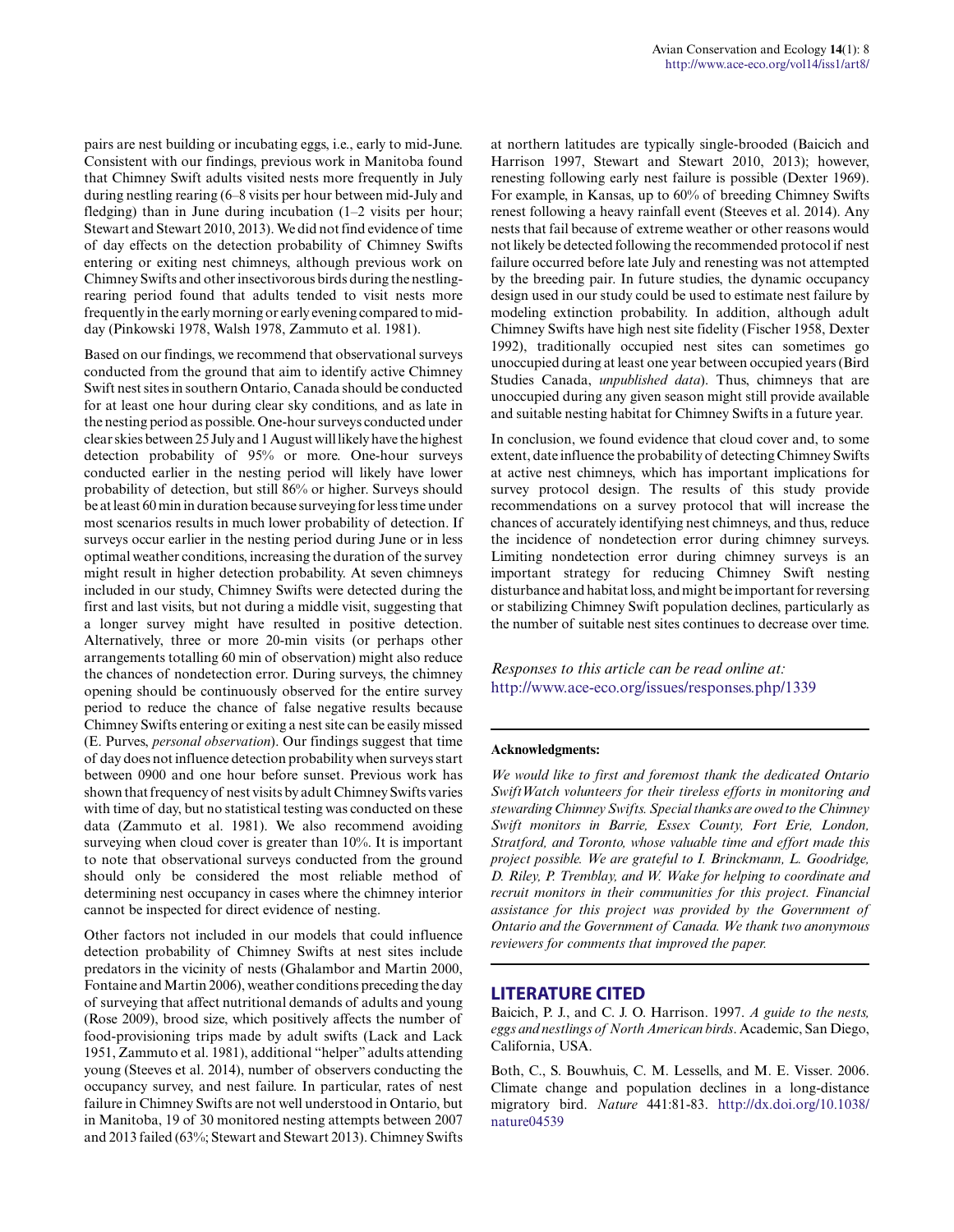Burnham, K. P., and D. R. Anderson. 2002. *Model selection and multimodel inference: a practical information-theoretic approach*. Second edition. Springer, New York, New York, USA.

Cadman, M. D., D. A. Sutherland, G. G. Beck, D. Lepage, and A. R. Couturier. 2007. *Second atlas of breeding birds of Ontario (2001-2005).* Bird Studies Canada, Environment Canada, Ontario Field Ornithologists, Ontario Ministry of Natural Resources, and Ontario Nature, Toronto, Ontario, Canada.

Committee on the Status of Endangered Wildlife in Canada (COSEWIC). 2007. *Chimney swift (*Chaetura pelagica*) COSEWIC assessment and status report.* COSEWIC, Ottawa, Ontario, Canada. [online] URL: [http://www.sararegistry.gc.ca/](http://www.sararegistry.gc.ca/default.asp?lang=En&n=B2AFC099-1) [default.asp?lang=En&n=B2AFC099-1](http://www.sararegistry.gc.ca/default.asp?lang=En&n=B2AFC099-1) 

Dexter, R. W. 1969. Banding and nesting studies of the Chimney Swift, 1944-1968. *Ohio Journal of Science* 69:193-213.

Dexter, R. W. 1992. Sociality of Chimney Swifts (*Chaetura pelagica*) nesting in a colony. *North American Bird Bander* 17:61-64.

Environment and Climate Change Canada (ECCC). 2017. *Breeding Bird Survey results, Data-version 2015*. Environment and Climate Change Canada, Gatineau, Québec, Canada. [online] URL:<http://wildlife-species.canada.ca/breeding-bird-survey-results/>

Finlay, J. C. 1976. Some effects of weather on Purple Martin activity. *Auk* 93:231-244.

Fischer, R. B. 1958. *The breeding biology of the Chimney Swift* Chaetura pelagica *(Linnaeus)*. New York State Museum and Science Service Bulletin: 368.

Fiske, I., and R. Chandler. 2011. unmarked: An R package for fitting hierarchical models of wildlife occurrence and abundance. *Journal of Statistical Software* 43:1-23. [http://dx.doi.](http://dx.doi.org/10.18637%2Fjss.v043.i10) [org/10.18637/jss.v043.i10](http://dx.doi.org/10.18637%2Fjss.v043.i10) 

Fiske, I., and R. Chandler. 2019. *Overview of unmarked: an R package for the analysis of data from unmarked animals*. R Project for Statistical Computing, Vienna, Austria. [online] URL: [http://](http://cran.r-project.org/web/packages/unmarked/vignettes/unmarked.pdf) [cran.r-project.org/web/packages/unmarked/vignettes/unmarked.](http://cran.r-project.org/web/packages/unmarked/vignettes/unmarked.pdf) [pdf](http://cran.r-project.org/web/packages/unmarked/vignettes/unmarked.pdf)

Fitzgerald, T. M., E. van Stam, J. J. Nocera, and D. S. Badzinski. 2014. Loss of nesting sites is not a primary factor limiting northern Chimney Swift populations. *Population Ecology* 56:507-512. [http://dx.doi.org/10.1007/s10144-014-0433-6](http://dx.doi.org/10.1007%2Fs10144-014-0433-6)

Fontaine, J. J., and T. E. Martin. 2006. Parent birds assess nest predation risk and adjust their reproductive strategies. *Ecology Letters* 9:428-434. [http://dx.doi.org/10.1111/j.1461-0248.2006.00892.](http://dx.doi.org/10.1111%2Fj.1461-0248.2006.00892.x) [x](http://dx.doi.org/10.1111%2Fj.1461-0248.2006.00892.x)

Gauthier, J., M. Dionne, C. Maurice, J. Potvin, M. D. Cadman, and D. Busby. 2007. *Status of the Chimney Swift (*Chaetura pelagica*) in Canada*. Technical Report Series No. 477, Canadian Wildlife Service, Environment Canada, Québec, Canada.

Ghalambor, C. K., and T. E. Martin. 2000. Parental investment strategies in two species of nuthatch vary with stage-specific predation risk and reproductive effort. *Animal Behaviour* 60:263-267.<https://doi.org/10.1006/anbe.2000.1472>

Gu, W., and R. K. Swihart. 2004. Absent or undetected? Effects of non-detection of species occurrence on wildlife-habitat models. *Biological Conservation* 116:195-203. [http://dx.doi.org/10.1016/](http://dx.doi.org/10.1016%2FS0006-3207%2803%2900190-3) [S0006-3207\(03\)00190-3](http://dx.doi.org/10.1016%2FS0006-3207%2803%2900190-3) 

Gurevitch, J., and D. K. Padilla. 2004. Are invasive species a major cause of extinctions? *Trends in Ecology and Evolution* 19:470-474. <https://doi.org/10.1016/j.tree.2004.07.005>

Hallmann, C. A., R. P. B. Foppen, C. A. M. van Turnhout, H. de Kroon, and E. Jongejans. 2014. Declines in insectivorous birds are associated with high neonicotinoid concentrations. *Nature* 511:341-343. [http://dx.doi.org/10.1038/nature13531](http://dx.doi.org/10.1038%2Fnature13531) 

Kellner, K. F., and R. K. Swihart. 2014. Accounting for imperfect detection in ecology: a quantitative review. *PLoS ONE* 9(10): e111436. <https://doi.org/10.1371/journal.pone.0111436>

Kendeigh, S. C. 1952. Parental care and its evolution in birds. *Illinois Biological Monographs* 18:1-356. [http://dx.doi.org/10.5962/](http://dx.doi.org/10.5962%2Fbhl.title.50337) [bhl.title.50337](http://dx.doi.org/10.5962%2Fbhl.title.50337)

Kéry, M., and J. A. Royle. 2016. *Applied hierarchical modelling in ecology: analysis of distribution, abundance and species richness in R and BUGS. Volume 1: prelude and static models*. Academic Press, San Diego, California, USA.

Lack, D., and E. Lack. 1951. The breeding biology of the swift *Apus apus*. *Ibis* 93:501-546. [http://dx.doi.org/10.1111/j.1474-919X.1951.](http://dx.doi.org/10.1111%2Fj.1474-919X.1951.tb05457.x) [tb05457.x](http://dx.doi.org/10.1111%2Fj.1474-919X.1951.tb05457.x)

MacKenzie, D. I., and J. A. Royle. 2005. Designing occupancy studies: general advice and allocating survey effort. *Journal of Applied Ecology* 42:1105-1114. [https://doi.org/10.1111/](https://doi.org/10.1111/j.1365-2664.2005.01098.x) [j.1365-2664.2005.01098.x](https://doi.org/10.1111/j.1365-2664.2005.01098.x)

Mazerolle, M. J. 2017. *AICcmodavg: model selection and multimodel inference based on (Q)AIC(c).* R package version 2.1-1. [online] URL: <https://cran.r-project.org/package=AICcmodavg>

Michel, N. L., A. C. Smith, R. G. Clark, C. A. Morrissey, and K. A. Hobson. 2016. Differences in spatial synchrony and interspecific concordance inform guild-level population trends for aerial insectivorous birds. *Ecography* 39:774-786. [https://doi.](https://doi.org/10.1111/ecog.01798) [org/10.1111/ecog.01798](https://doi.org/10.1111/ecog.01798)

Nebel, S., A. Mills, J. D. McCracken, and P. D. Taylor. 2010. Declines of aerial insectivores in North America follow a geographic gradient. *Avian Conservation and Ecology* 5(2):1. [http://dx.doi.org/10.5751/ACE-00391-050201](http://dx.doi.org/10.5751%2FACE-00391-050201) 

Nocera, J. J., J. M. Blais, D. V. Beresford, L. K. Finity, C. Grooms, L. E. Kimpe, K. Kyser, N. Michelutti, M. W. Reudink, and J. P. Smol. 2012. Historical pesticide applications coincided with an altered diet of aerially foraging insectivorous Chimney Swifts. *Proceedings of the Royal Society B: Biological Sciences* 279:3114-3120. <https://doi.org/10.1098/rspb.2012.0445>

North American Bird Conservation Initiative. 2016. *The state of North America's birds 2016.* Environment and Climate Change Canada, Ottawa, Canada. [online] URL: [http://www.](http://www.stateofthebirds.org/2016/#_ga=2.15106750.946038313.1549553503-110771783.1549553503) [stateofthebirds.org/2016/#\\_ga=2.15106750.946038313.15495535](http://www.stateofthebirds.org/2016/#_ga=2.15106750.946038313.1549553503-110771783.1549553503) [03-110771783.1549553503](http://www.stateofthebirds.org/2016/#_ga=2.15106750.946038313.1549553503-110771783.1549553503) 

Pinkowski, B. C. 1978. Feeding of nestling and fledgling Eastern Bluebirds. *Wilson Bulletin* 90:84-98.